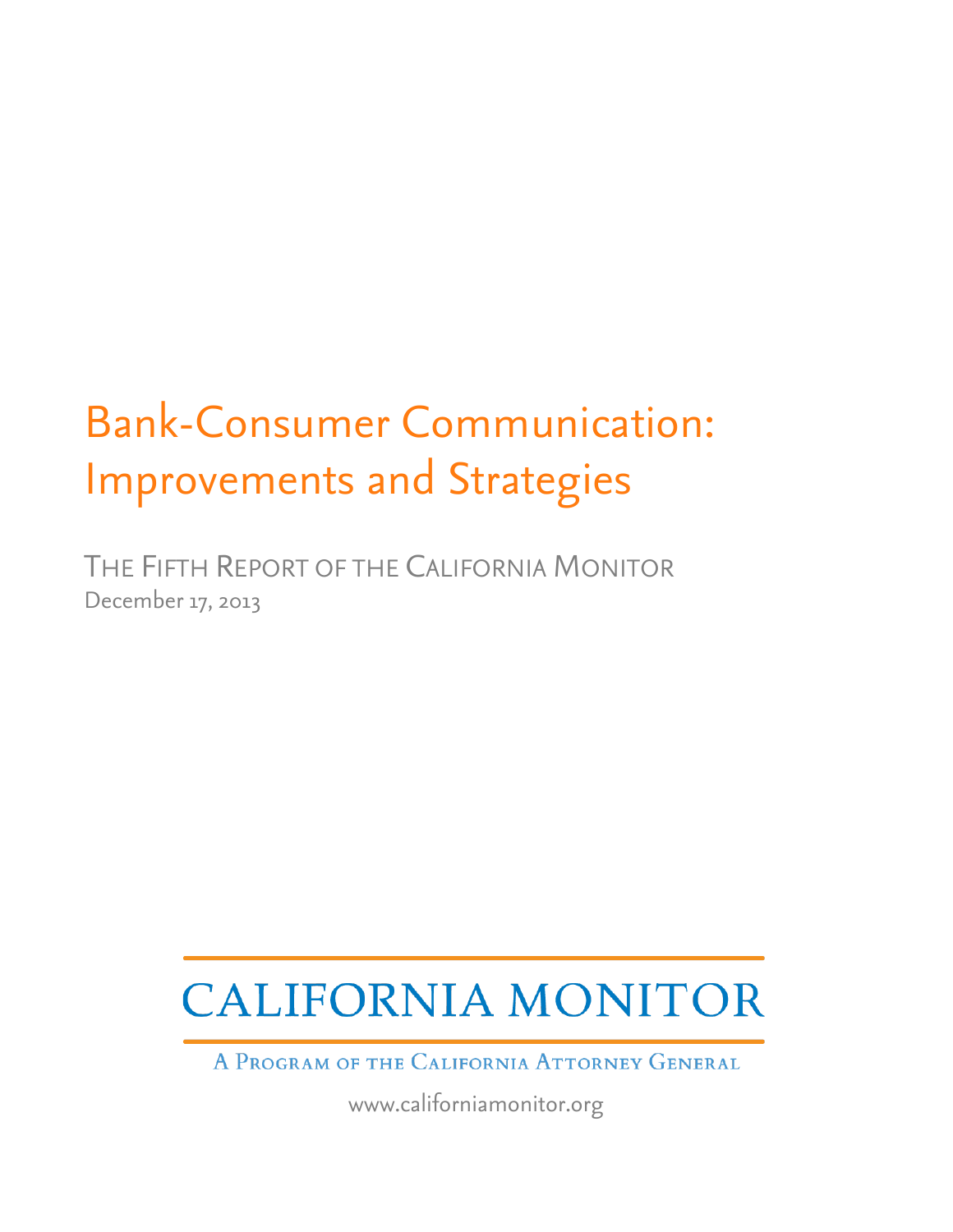**CALIFORNIA MONITOR** 

A PROGRAM OF THE CALIFORNIA ATTORNEY GENERAL

# Summary

Effectively delivering consumer law hinges on good communication. Remedies in law do little good if people know neither of their existence nor how to exercise them. The California Monitor's fifth report details current problems and progress in bank-to-consumer communication. We look at some new forms of bank communication and make recommendations on continuing innovative strategies to reform bank-consumer communication.

To get help, homeowners must understand the loan modification process and take the required steps to apply for relief programs like the National Mortgage Settlement and the Making Home Affordable Program.

Three principles guide good communication with consumers. First, the burden is on the more sophisticated party. Mortgage companies are best positioned to know certain kinds of information, like what kind of loan the consumer has and the specific documents that are needed for a modification. These companies should use their expertise to simplify the complicated process for homeowners. They should provide clear instructions, and make simple, targeted requests. They should also design programs that are easy for consumers to access or accept. The National Mortgage Settlement spawned several such innovations in this regard, including Bank of America's opt-out second-lien extinguishment program.

Second, banks and government should focus efforts and provide incentives for the timing of communication to consumers. While early communications from the banks come when the homeowner may be in the best position to receive help, communications later in the process can produce action on the part of the homeowner. Good communication is both timely and strategically uses time pressure to encourage action.<br>Third, the banks should harness their top talent in marketing, sales and strategy to overhaul communication with

consumers during the foreclosure process. Industry has incredible teams that specialize in reaching out to consumers and inspiring action when it sells financial products. Already, there are examples of this talent being put to work in communication during the foreclosure process to benefit homeowners and the banks.

Over the last year and a half, the California Monitor Program has worked to help consumers understand their rights and responsibilities. Our insights on effective communication will help banks and government think creatively and achieve better results for consumers.

Very truly yours,

Katu Porta

Katherine Porter

This report reflects the views of the California Monitor Program. It does not necessarily reflect the views of the California Attorney General or the California Department of Justice.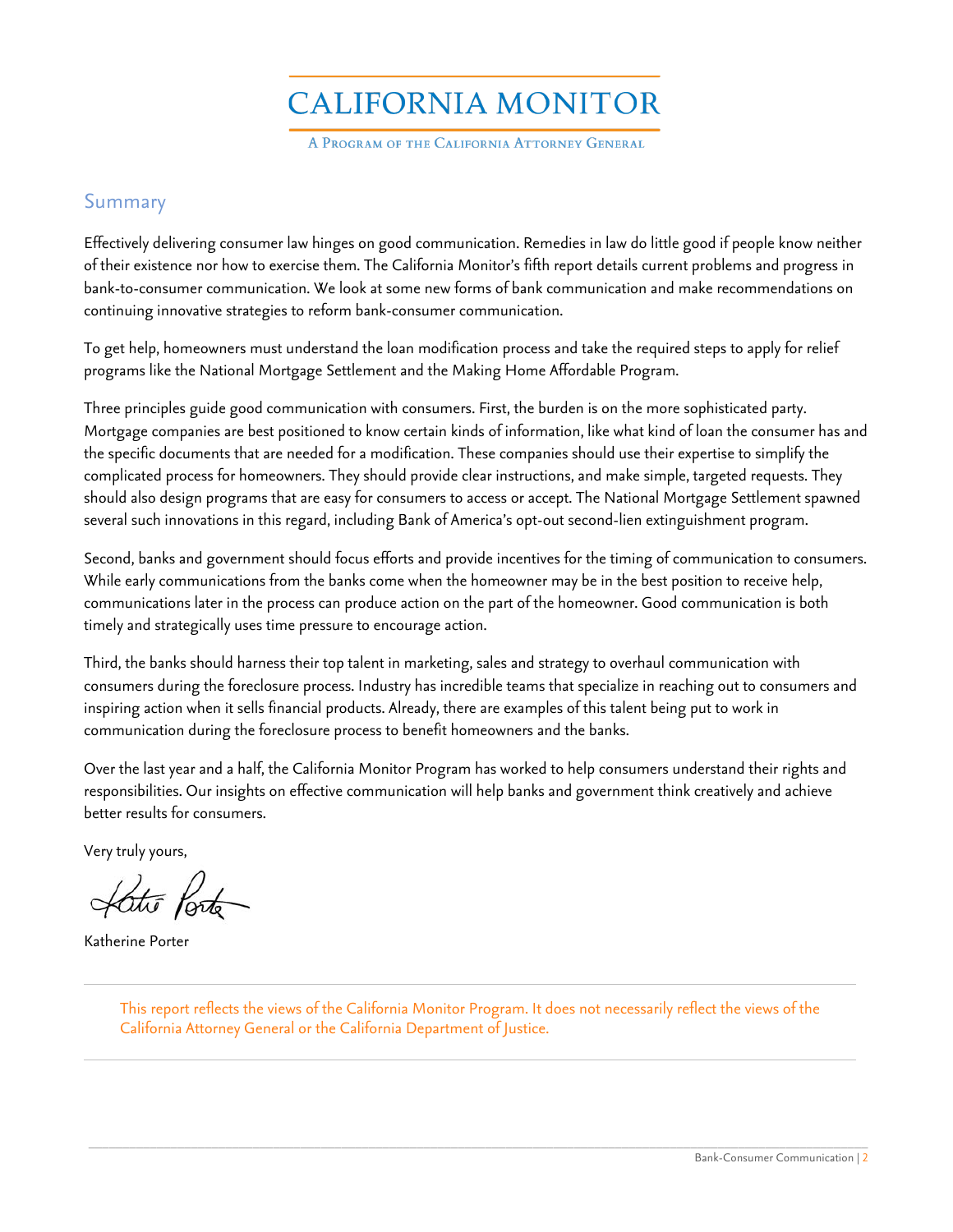# **CONTENTS**

| Summary                                                            | $\overline{2}$ |
|--------------------------------------------------------------------|----------------|
| What is Good Communication?                                        | $\overline{4}$ |
| The California Monitor Program Eligibility Tool                    | 5              |
| <b>Communication Problems</b>                                      | 6              |
| "Missing Documents" Letters                                        | 6              |
| <b>Denial Letters</b>                                              | 7              |
| Door Hangers                                                       | 7              |
| <b>Good Communication Produces Good Outcomes</b>                   | 7              |
| <b>Bank of America's Second Lien Solicitations</b>                 | 7              |
| CitiFinancial's Refinance Solicitations                            | 8              |
| JPMorgan Chase's Website                                           | 8              |
| Co-branding: A Case Study in Government and Industry Collaboration | 9              |
| The Solicitation Letter                                            | 9              |
| Language Access                                                    | 9              |
| <b>The Results</b>                                                 | 10             |
| Next Steps in Communication Reform                                 | 10             |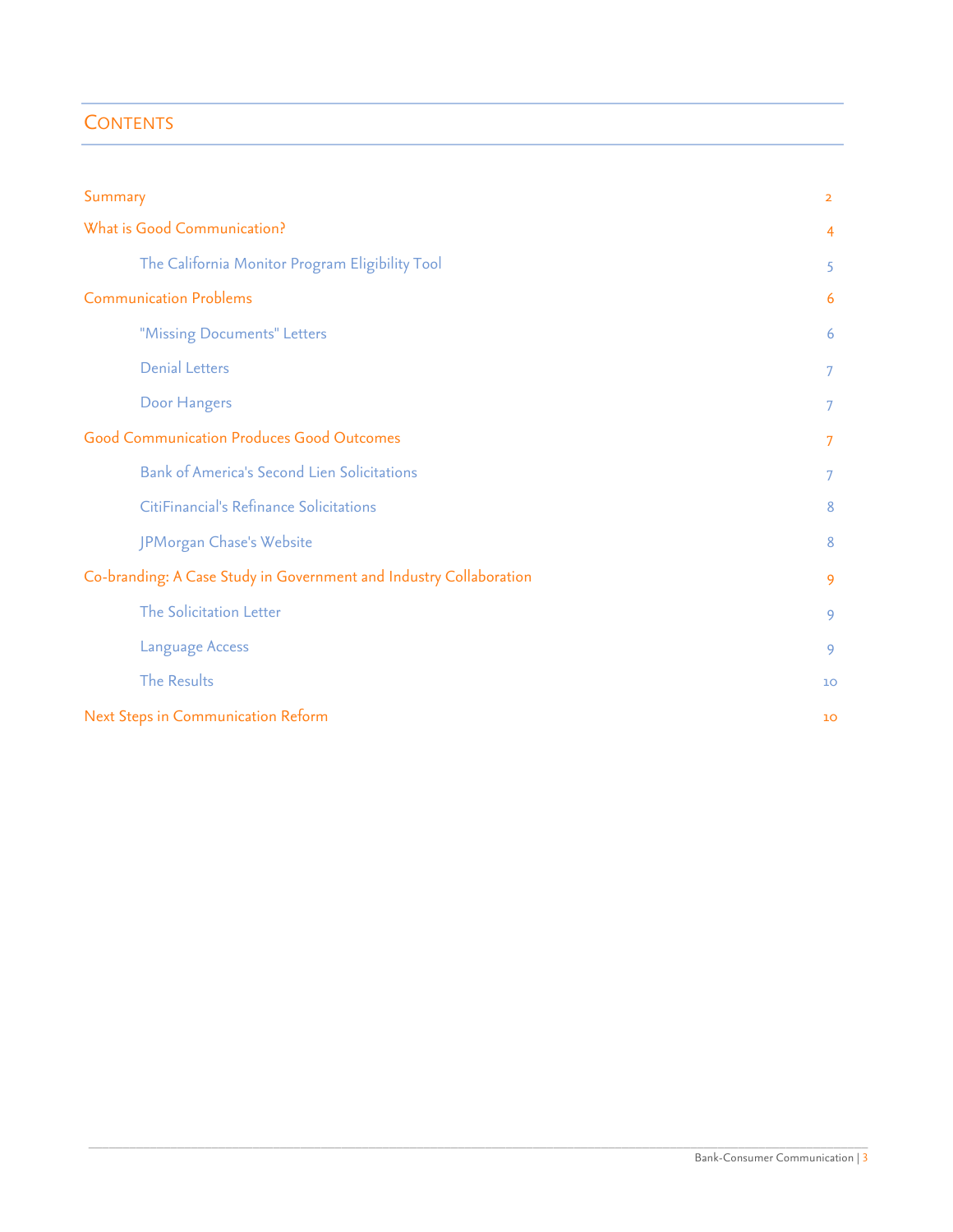Consumer law is notoriously difficult to enforce. This is fueled in part by consumers' difficulty navigating complex financial terminology and convoluted law. While typical consumers may accurately perceive that they have been wronged, many cannot pinpoint exactly what rule or law has been broken. Maneuvering the path to a solution to their problems can be even more challenging. Banks are large, complex institutions, and the barriers in understanding the mortgage servicing system also prevent many consumers from getting the help available, such as loan modifications or repayment plans.

The California Monitor Program was designed to oversee National Mortgage Settlement relief to homeowners in California. Our unique role in both receiving and processing complaints from homeowners, and then interfacing with their banks on their behalf has shown us that there are some key gaps between the information banks give to their homeowners and what their customers understand. Our in-depth investigation of these complaints gives us a direct perspective into the struggles of consumers trying to access assistance programs and communicate with their mortgage servicers. Business and government should focus on improving communication with consumers to maximize dollars delivered through assistance programs and to improve efficiency in mortgage servicing.

 at the banks. We also suggest ways to further the improvements of bank-to-consumer communication. Homeowner rights come from myriad laws, regulations, and compliance agreements. Many servicing rules and loan modification programs are already available to help struggling homeowners. Better communication alone would allow more consumers to access the already available mortgage assistance programs. In this report, we analyze some of the barriers created by poor communication practices and highlight some benefits provided by good communication initiatives

# WHAT IS GOOD COMMUNICATION?

\_\_\_\_\_\_\_\_\_\_\_\_\_\_\_\_\_\_\_\_\_\_\_\_\_\_\_\_\_\_\_\_\_\_\_\_\_\_\_\_\_\_\_\_

Principles of good communication apply both to the mechanisms by which servicers deliver relief (for example, a streamlined modification that requires little paperwork) and to how servicers explain the application process to homeowners (in solicitations, missing document letters, and single point of contact telephone calls). This report examines both categories of communication and develops three guiding principles to improving communication.

# Principle #1: Good communication places the burden on the more sophisticated party.

In the mortgage-servicing context, this means banks, not homeowners, bear the responsibility of improving communication and of tailoring that communication to the needs of average consumers. The loan modification application process is far too difficult to navigate for a homeowner who may not understand the intricacies of eligibility criteria and income documentation. A common loan modification denial reason, for example, is that the "loan modification is not in the best interest of the investor." Homeowners who do not know that their loans even have investors struggle to understand this explanation. The servicers are best positioned to lower the barriers to relief by tailoring both their delivery methods and explanations to a homeowner who may have limited resources to understand the process or even to ask the right questions to get help.

Principle #2: Good communication is timely <u>and</u> strategically-timed to encourage action.<br>Governments' strategy for improving bank-to-consumer communication in compliance efforts has focused on the earliest instance of a homeowner going into default. The problem is that the homeowner's sense of urgency typically does not move him to take action until the foreclosure process progresses. While early communications from the bank come at a time when the homeowner may be in the best position to receive help, communications later in the process can produce action on the part of the homeowner. It is crucial that banks continue to communicate with homeowners as the foreclosure process progresses and not just at the start.

\_\_\_\_\_\_\_\_\_\_\_\_\_\_\_\_\_\_\_\_\_\_\_\_\_\_\_\_\_\_\_\_\_\_\_\_\_\_\_\_\_\_\_\_\_\_\_\_\_\_\_\_\_\_\_\_\_\_\_\_\_\_\_\_\_\_\_\_\_\_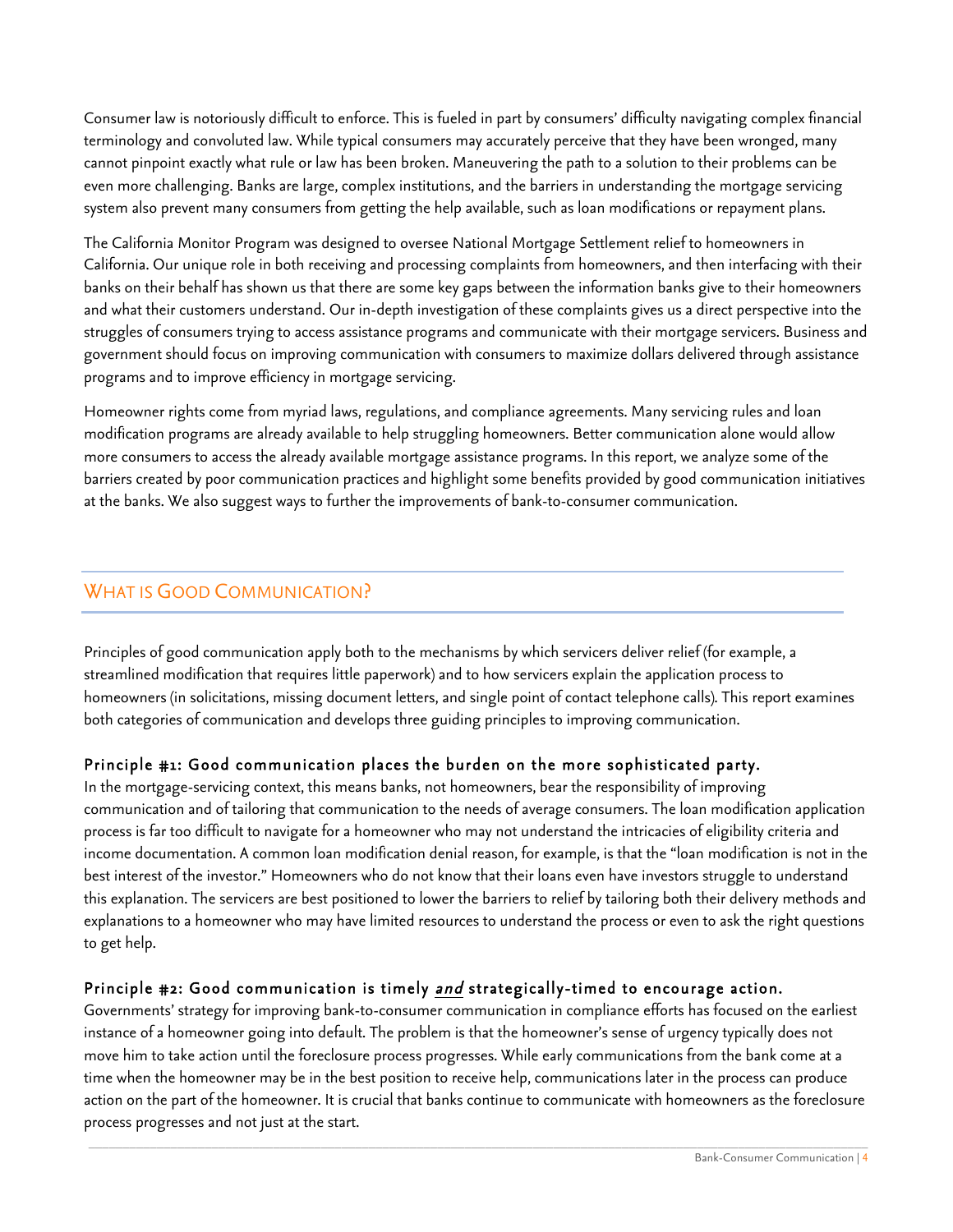# Principle #3: Reforming communication requires top talent.

Banks should harness their top talent in marketing, sales, and strategy to overhaul communication with consumers. Industry has incredible teams that specialize in reaching out to consumers and inspiring action when it sells financial products. Sleek credit card offers come in the mail weekly and mortgage lending has its own phone app. The designers of these communication efforts should design foreclosure assistance packages, write letters to consumers, and build easy-tonavigate paths to solutions.

Good communication in the loan modification process helps everyone. For banks, it can reduce costs. The process is faster, and consumer and government complaints decline. Government wants programs that it invests resources in creating, such as HAMP or the Settlement, to work. For these programs to work, there must be strong, effective communication for consumers to know and exercise their rights. It also reduces the need for enforcement by helping banks and consumers work together without government intervention. Good communication helps customers know the next steps they can take and be empowered to take them.

\_\_\_\_\_\_\_\_\_\_\_\_\_\_\_\_\_\_\_\_\_\_\_\_\_\_\_\_\_\_\_\_\_\_\_\_\_\_\_\_\_\_\_\_\_\_\_\_\_\_\_\_\_\_\_\_\_\_\_\_\_\_\_\_\_\_\_\_\_\_\_\_\_\_\_\_\_\_\_\_\_\_\_\_\_\_\_\_\_\_\_\_\_\_\_\_\_\_\_\_\_\_\_\_\_\_\_\_\_\_\_\_\_\_

# The California Monitor Program Eligibility Tool

One of our first initiatives focused on teaching homeowners about the Settlement. We wanted to help them learn if the Settlement applied to their situations. We also considered how to make such Settlement information widely available.

We created an interactive Eligibility Tool that distilled the 300-page legal document into easy-tounderstand units. Instead of having to sort through a long list of criteria, homeowners were led through a series of progressive questions. They were able to make selections on each screen that pertained to their specific situation and read definitions of murky terms such as "mortgage owner." Instead of the burden being on the homeowner to determine their eligibility, the Program took on that communication responsibility. Visitors were also able to determine whether they might be eligible for restitution payments if they were no longer in their homes. As a result, the Eligibility Tool was an opportunity to increase the potential population of those who might be eligible for benefits.

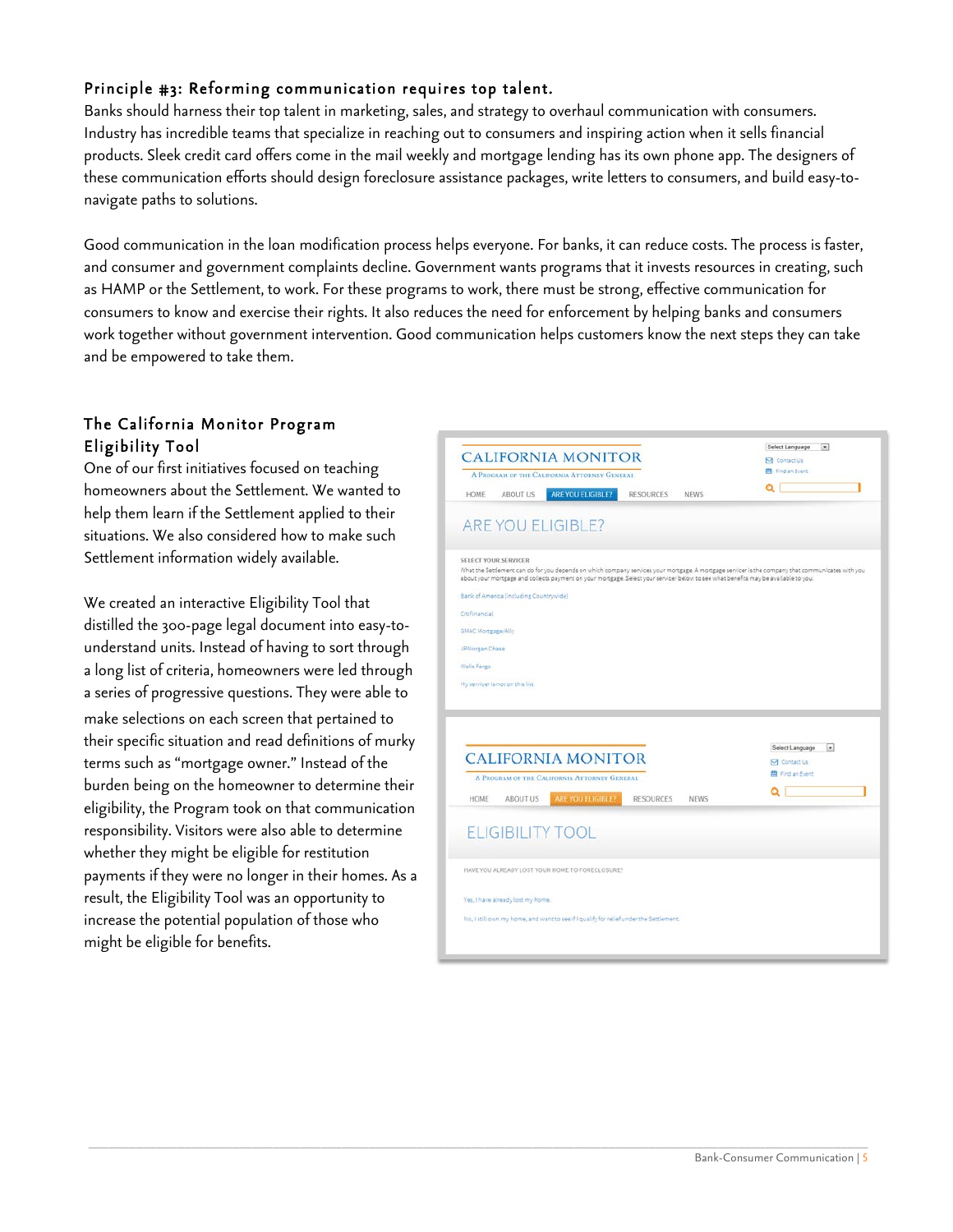## **HELP FOR BORROWERS UNDER THIS SETTLEMENT** The National Mortgage Settlement negotiated by the state Attorneys General and the federal government and announced in February 2012 impacts borrowers serviced by the following major lenders: - Ally/GMAC · Bank of America  $\cdot$  Citi · JPMorgan Chase · Wells Fargo You can find out who services your loan by looking at your monthly mortgage statement or you can search for your loan's servicer by going online to MERS® Servicer Identification. Because of the complexity of the mortgage market and this agreement, which will be executed over a three-year period, borrowers will not immediately know if they are eligible for relief. Borrowers from Oklahoma will not be eligible for any of the relief directly to homeowners because Oklahoma elected not to join the settlement

 provided no eligibility details other than The Settlement's official site (www.nationalmortgagesettlement.com) that borrowers might be contacted if their servicer was one of the five banks. In fact, the information conveyed was that "[b]ecause of the complexity of the mortgage market and this agreement, which will be executed over a three-year period, borrowers will not immediately know if they are eligible for relief." This left homeowners in a wait-and-see position over a period of three years.

Many homeowners wrote to the California Monitor Program to report that they had used our Eligibility Tool and were told inconsistent information by their banks. The Eligibility Tool allowed homeowners to immediately determine whether they met the basic criteria. This timely communication helped homeowners move forward. They were able to ascertain for themselves whether they might need to go back to the banks and ask again about their eligibility—this time, armed with key pieces of information that could help them discuss the specifics of their situation.

 Our Eligibility Tool was designed by a team of attorneys and program staff, combining the strength of our legal, organizational, and consumer communication skills with an enthusiasm for using technology. Instead of writing a long list or memo with legal jargon, we pursued an innovative new form of communication that received thousands of visitors from California and across the country.

# COMMUNICATION PROBLEMS

Many consumers prefer to receive communications from financial institutions and government agencies in writing. One major reason is that written documents build a record of communications with their banks and allow consumers to remember what steps they have taken. Unfortunately, when such mailers, letters, and handouts are poorly drafted they can lead to consumer confusion and frustration. The following three examples are problematic categories of communications. We only found these issues because of our active monitoring of banks' and consumers' engagement with the National Mortgage Settlement.

### "Missing Documents" Letters

To submit a homeowner's loan modification application to their underwriters, mortgage servicers need to receive a complete set of application materials. The consumer is required to provide a number of documents, such as paystubs. When these documents are not provided, or the documents that have been provided are incomplete or outdated, mortgage servicers are required to request updated documents. In some cases, mortgage servicers will need additional documents to

verify components of a loan modification application.<br>To request these documents, mortgage servicers often send out a "missing documents" letter.<sup>1</sup> These letters are often extremely vague and difficult to interpret. Many missing documents form letters merely restate all of the required documents rather than explaining to homeowners what exact documents are missing. The letters put the burden on the

 $^{\text{\tiny 1}}$  We discussed these letters in our report, "The 'Complete' Application Problem: A Solution to Help Homeowners and Banks Work Together." Available at: http://californiamonitor.org/wp-content/uploads/2013/06/FINAL-June-19-Complete-App-Monitor-Report.pdf.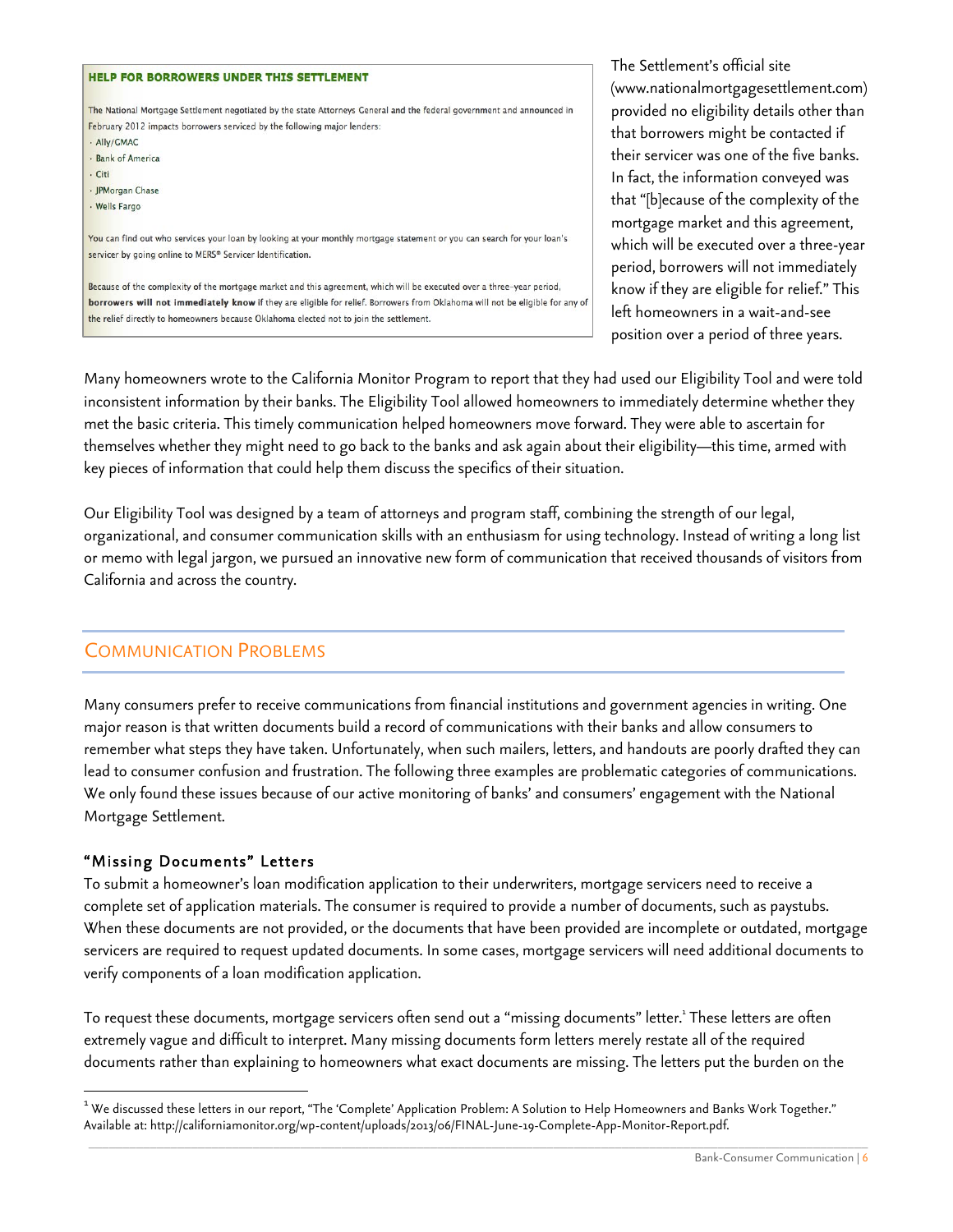homeowner to figure out what is wrong in the initial document submission. Homeowners often express frustration that they have already submitted the requested documents. Many missing documents letters do not provide any feedback about what was problematic or incomplete. Consumers often resend the same problematic documents and become frustrated when their loan modification applications do not go to underwriting for decisions. The California Monitor Program designed missing document letters that incorporated feedback from consumers and what they told us they found confusing. Many banks are considering adopting these revisions. Denial Letters

i When a loan modification application goes to the underwriter and gets rejected, mortgage servicers are required to send a letter to the consumer stating the reason for denial. There are a number of legitimate reasons a loan modification can be rejected, including restrictions put in place by investors, program guidelines limiting out the consumer, the inability of a mortgage servicer to create an affordable payment, or even a failure on the homeowner's part to submit requested documents on time.

Explanations concerning why homeowners' loan modification applications were declined are often poorly worded and confusing to consumers. Many consumers are unaware that third parties own their mortgages, and they assume language about investor guidelines means their banks arbitrarily turned them down for modifications. Denial letters based on inability to create an affordable payment rarely explain what would constitute an affordable payment or why the servicer was unable to generate one. While consumers are given thirty days to appeal their declinations, they often lack the necessary information to determine if an appeal is worthwhile or in their best interest. This process can go on for many weeks before there is clarification on what documents are incomplete, wasting time and resources. Ultimately, the denial letter, like the missing documents letter, puts the burden on the consumers to decipher complex denial reasons. Banks have the decision-making power and expertise; it should be their duty to explain their actions to consumers.

# Door Hangers

Mortgage servicers often inspect homes during the foreclosure process to ensure they aren't abandoned, blighted, or unsecured. Many servicers leave informational hangers on the doors of homes they have inspected. In theory, leaving a notice that inspectors had been on a foreclosed property is a good operational principle. It lets a homeowner know that someone has been on his or her property to inspect it.

In practice, however, these door hangers have been confusing to consumers. Instead of explaining what was done on the property and why, the door hangers merely provided the servicer's name and phone number. The hangers stated that the homeowner should call the servicer and be ready to provide an account number. In complaints we received, consumers reported that they felt confused and alarmed by these door hangers. Instead of being reassured and seeing the hangers as an effort to help, consumers feared a new terrible problem with their mortgage had developed. Communication can backfire, adding stress. Banks should use their marketing and consumer behavior resources to test communication strategies in advance.

# GOOD COMMUNICATION, GOOD OUTCOMES

# Bank of America's Second Lien Solicitations

Under the National Mortgage Settlement, the servicers had the responsibility of soliciting homeowners for the Settlement's relief programs. One option for relief was principal reduction of homeowners' second mortgages. These reductions or extinguishments were beneficial to homeowners for several reasons. They reduced debt and often paved the way for a modification of a first mortgage. The extinguishments also significantly repaired homeowners' credit scores, allowing borrowers crucial access to future consumer loans. To reach the homeowners who were eligible for these second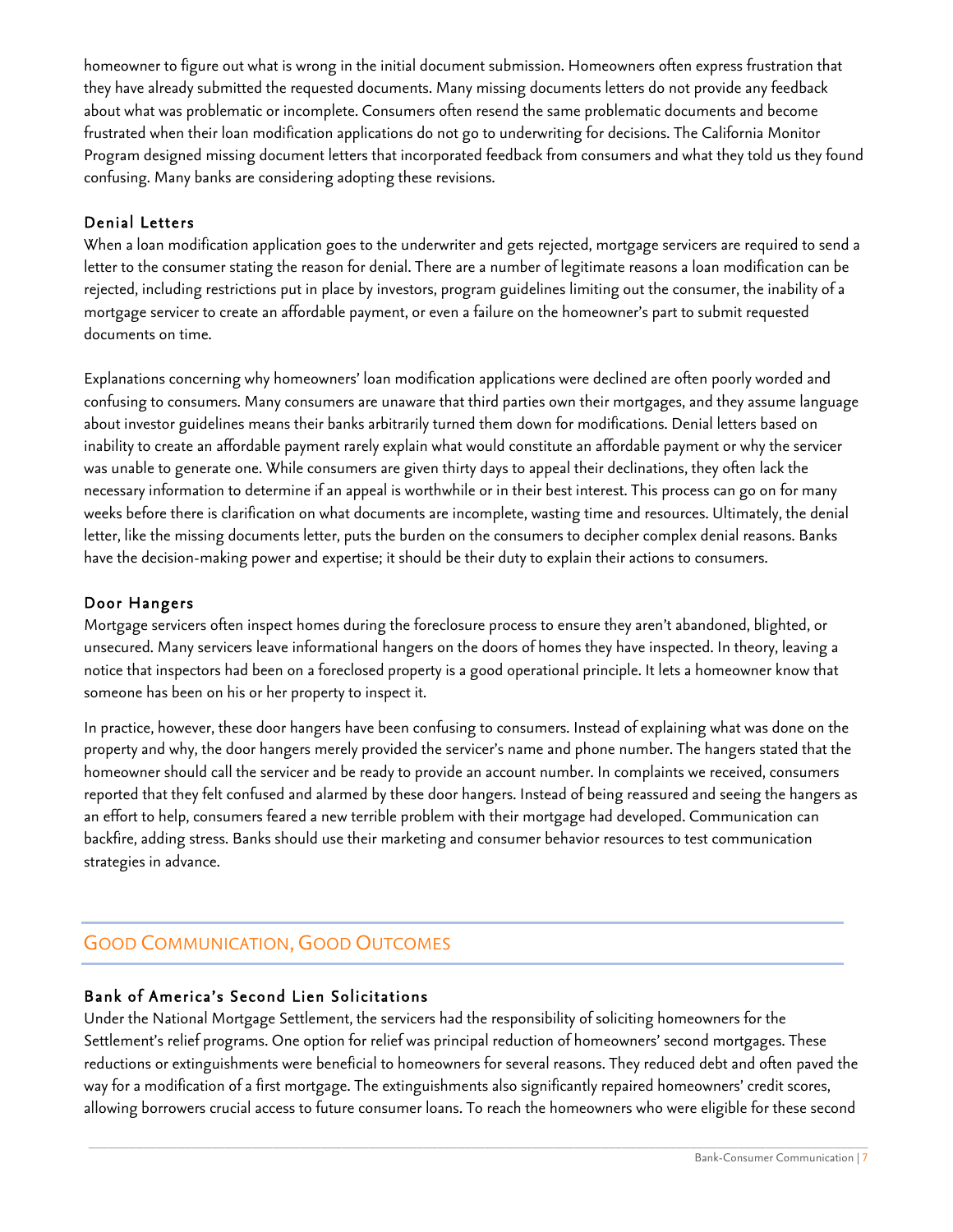mortgage solutions, Bank of America created an innovative solicitation model that shaved many months off of the traditional process.

Bank of America sent notices to homeowners that their second mortgage would be fully extinguished without any paperwork or application process, essentially creating an "opt out" rather than an "opt in" model of relief. If a homeowner wanted to opt out of the program, she would have to notify the bank within 30 days. If the homeowner did nothing, the debt would be extinguished and reported as paid in full to credit reporting agencies. The "participation" rate in Bank of America's second lien extinguishment program was huge. More than 30,000 homeowners in California eliminated their debts for a total of \$3.3 billion in relief. Reducing the burden of the application process for homeowners produced widespread, rapid relief. It also eliminated work for Bank of America, allowing it to focus its customer service on complex individual situations.



| Chase Homeownership Center                                                                         |
|----------------------------------------------------------------------------------------------------|
|                                                                                                    |
|                                                                                                    |
| $\leq$ Checklist (PDF) $\leq$ Package (PDF) $\leq$ Profit & Loss Statement (PDF) $\leq$ FAQs (PDF) |
|                                                                                                    |
|                                                                                                    |
| <b>Tools and Information</b>                                                                       |
|                                                                                                    |
|                                                                                                    |
|                                                                                                    |
|                                                                                                    |
| chase.com/MyHome                                                                                   |
|                                                                                                    |
|                                                                                                    |

## CitiFinancial's Refinance Solicitations

Citi's refinance solicitation is an exceptional example of effective communication with homeowners. This was a mandatory refinance program under the Settlement. A package was sent to qualifying homeowners clearly marked with a message of urgency on the outside of the package in bold red letters: "Don't delay, return your modification agreement today." Even the external packaging informed the homeowner that he or she had already been approved for an interest rate reduction. The contents of the package were equally as helpful. It included a letter with an explanation of the reduction and a series of documents for the homeowner to complete and submit.

### JPMorgan Chase's Website

JPMorgan Chase has excelled at providing resources for homeowners about the loan modification application process on its website. It delivers the information clearly and concisely, recommends steps for the homeowner to take, and informs the homeowner of what to expect during the process. The screen at left contains a series of videos, breaking up application instructions into bitesized pieces, such as "Completing the Request for Mortgage Assistance Form (RMA)." The top of the page has resources such as a document checklist and a sample profit and loss statement. The profit and loss statement is routinely one of the most confusing aspects of the application process because it documents the income of self-employed homeowners who often have complex financial situations.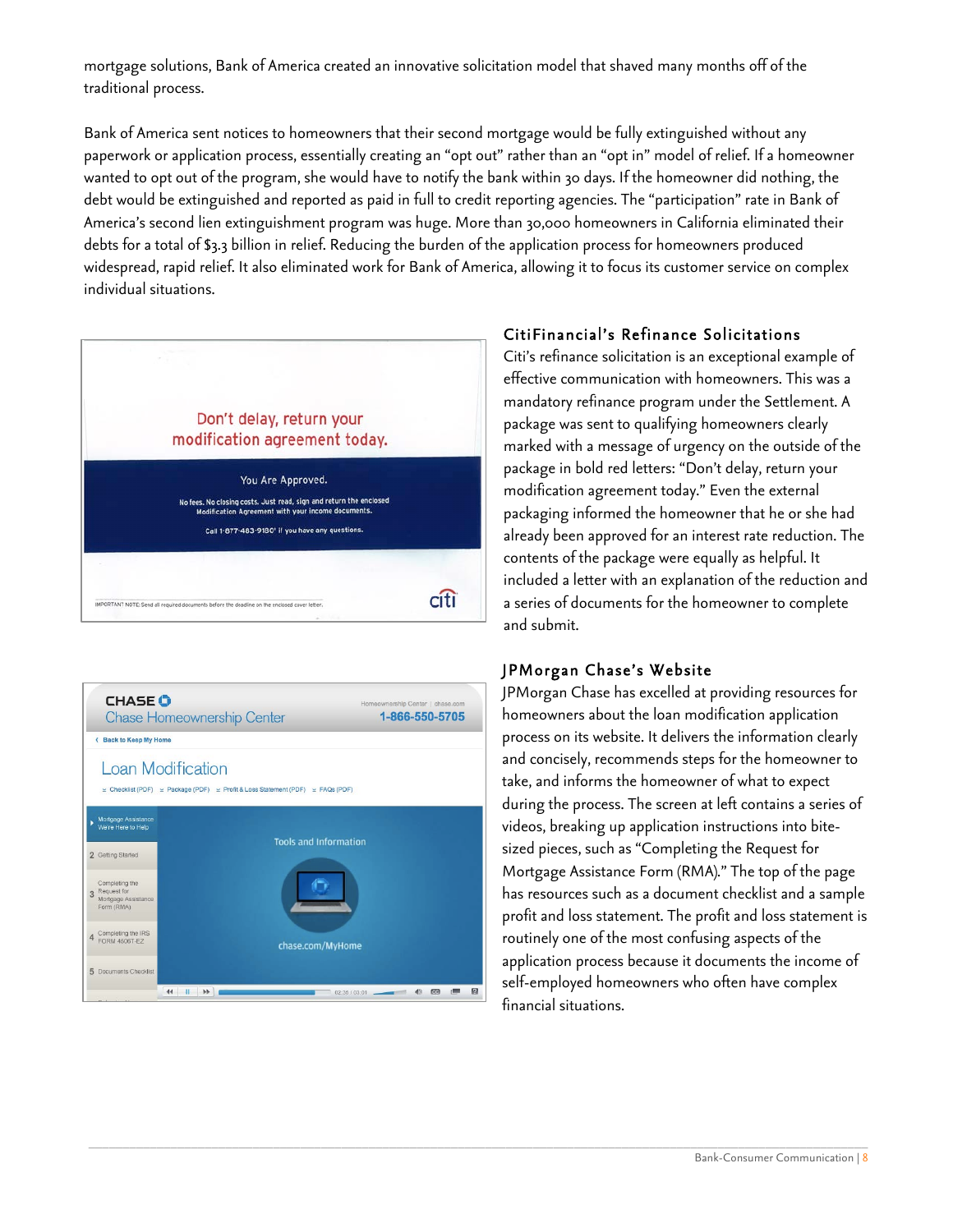# CO-BRANDING: A C ASE STUDY IN GOVERNMENT AND INDUSTRY COLLABORATION

Under the National Mortgage Settlement, Bank of America was required to solicit a population of homeowners who may have been eligible for first mortgage principal reduction. The bank was required to make six attempts to contact these borrowers, including four telephone calls at different times of day over the period of a month and two mailed letters. Even after these six contact efforts, many homeowners did not respond to the servicer. Clearly something was wrong with the way the program was being communicated. Homeowners might have not trusted mailings from their banks, not sensed the urgency of the foreclosure process, or simply not understood what they needed to do to apply for assistance.

The California Monitor initiated a project to reach out to these homeowners that has facilitated an additional \$151.3 million in principal forgiveness for 703 California families. The idea behind the initiative was that people who had not responded to the bank's mailings would perhaps respond to mailings containing the name and symbol of that state's attorney general alongside the servicer's. Homeowners who are distrustful of their mortgage company or simply overwhelmed by the sheer volume of collection letters they receive may ignore the servicer's communications even if the servicer is offering principal reduction and an opportunity to stay in their homes. The cobranded letter offered a way to reach out to those households using the name and logo of a more trusted entity, the California The California Monitor initiated a<br>bank's mailings would perhaps respond to mailings containing<br>the name and symbol of that state's attorney general alongside<br>the servicer's. Homeowners who are distrustful of their<br>mortgag

project to reach out to homeowners who did not respond to banks. The result: an additional \$151.3 million in principal forgiveness, and over 700 additional homes saved from foreclosure.

Some believed that homeowners would not respond to this mailing given that these borrowers had not responded to six prior communication efforts. Our co-branding effort proved to be hugely successful. We attribute a large part of this success to two communication changes we worked on with Bank of America. First, Bank of America rewrote the letter that went out to homeowners incorporating our editing suggestions. Second, it sent the letter in both English and Spanish at our prompting.

### The Solicitation Letter

When Bank of America sent us the initial letter that was going to go out to homeowners, we were concerned that the letter would not capture their attention and would not make clear the urgency of their response. To address those concerns, we used the knowledge and experience we had gained communicating with homeowners and worked with Bank of America to rewrite the letter. For example, in the letter that we were given as a draft, the phrase "reduce what you owe on your loan" came in the fourth paragraph. We rewrote the letter to have the principal reduction offer come in the first sentence. It was important that the homeowner knew immediately upon opening the letter the option being offered. There was no reason to hide the relief or tell consumers the history of the Settlement. Incorporating our knowledge of how to communicate complex issues clearly to homeowners, we were able to formulate a letter that explained how a family would directly benefit. This kind of personalization encourages a timely response.

#### Language Access

 We asked Bank of America to send the letter in both English and Spanish. From our own review of consumer complaints, we knew that the non-English speaking or limited-English speaking population in California faced difficulty in avoiding foreclosure. Bank of America agreed to our request and bore the entire cost of the translation and co-branded mailings. It is sound policy to require foreclosure prevention efforts to be translated.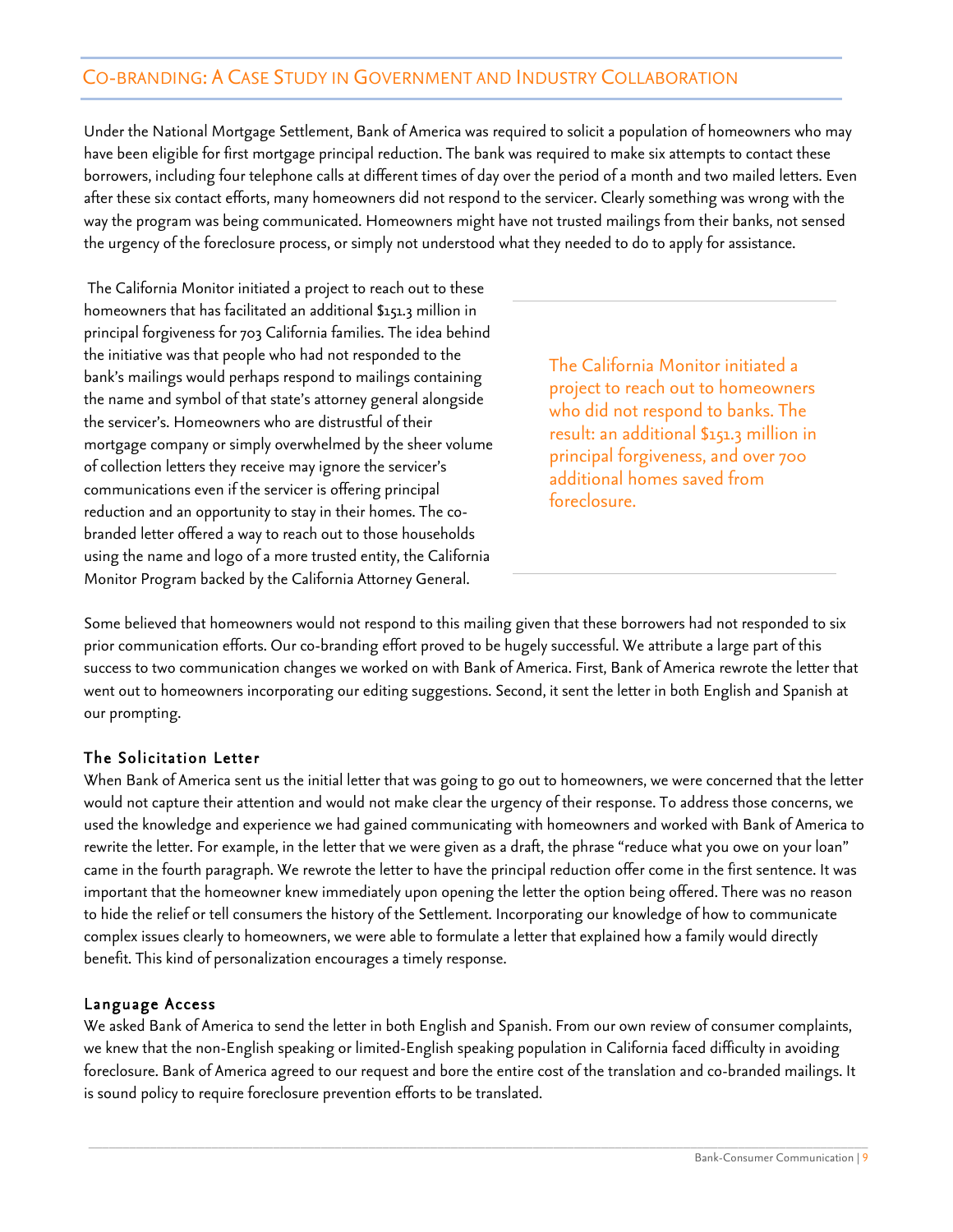# The Results

Bank of America began sending the co-branded bilingual mailings in December 2012. Co-branding has been extremely successful in California with a particularly high response rate of 26%. This is remarkable considering that these homeowners had not responded to six previous contact efforts. As of November 2013, the mailings have resulted in 703 additional families receiving principal reductions totaling \$151.3 million. Bank of America delivered over \$2.24 billion of first mortgage principal reductions to California. The California Monitor co-branding program accounts for 6.7% of the total dollar amount of principal reductions in the state.

#### DRAFT CO-BRANDED LETTER:

"On February 9, 2012, the U.S. Department of Justice and 49 State Attorneys General agreed to the terms of a national settlement with the country's five largest mortgage servicers."

THE FIRST **SENTENCE** MATTERS.

# CALIFORNIA MONITOR REVISION:

"I am writing to you, along with Bank of America, to let you know that you meet the basic eligibility criteria to apply for a principal reduction modification on your home loan."

# NEXT STEPS IN COMMUNICATION REFORM

Improving communication with consumers is a responsibility of both business and government. Government should proactively design law to encourage better communication. Industry best understands its own operational challenges and has the data to examine what kinds of communication work best. This report reviewed innovations in communication that have come directly from industry and have benefited consumers. Government should encourage this kind of innovation and provide incentives for quality high-volume communication practices by industry. We make three recommendations for future agreements:

- 1) Give incentives to banks to develop clear communications that are designed to produced action, rather than mandate disclosures written by attorneys that go unread. Disclosures—if badly designed and ill timed—can do harm. They can overwhelm consumers and cause them to give up.
- 2) Require testing and accountability for better results. When government mandates that a bank offer a loan modification program, government should also set expectations on communication results and make those standard for all parties.
- 3) Simplify settlements and relief programs. Complexity is the enemy of communication. The National Mortgage Settlement is long and difficult to understand. It requires a huge amount of effort on the part of banks, government, and non-profits to explain to homeowners. Sometimes simpler, albeit rougher, rules are better because more people can know and exercise their rights.